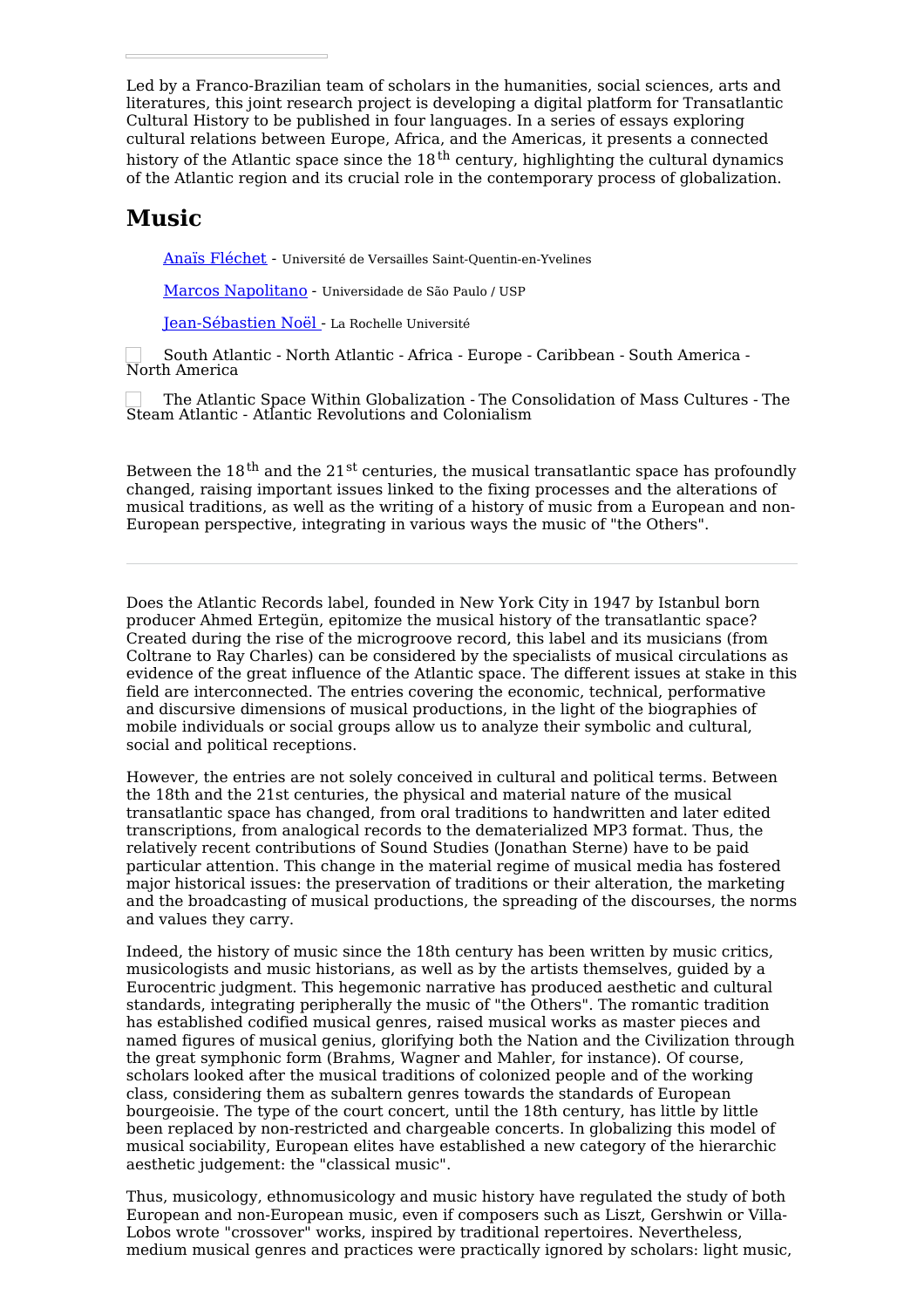urban popular music and music-hall.

An official historiographical narrative has been written and institutionalized by national press and academic world, conveying the supposedly "civilized" values of the "Concert of Nations". This system of aesthetic values has flowed throughout the networks of music school and conservatories, concerts halls and music business of musical edition and printed sheet music.

Both musical avant-gardes in the early 20th century and music sociology and anthropology in the 1950s-1960s criticized these artificial sociocultural hierarchies. However, these standards and values can't be ignored as part of the "Music" thematic section. They should be analyzed and considered as sociocultural phenomena.

Thinking the musical field in terms of transatlantic circulations amounts to questioning the phenomena this space has made possible, shaped and changed. For example, studying the wide complex of so called « black music » (particularly linked with discourses of identity in the American society) forces us to adopt both a multidisciplinary approach combining economic, sociopolitical, sociocultural contexts and matters of territoriality, as well as a diachronic one. The entries of this section have to integrate the slow evolution of the musical forms. How have the polyrhythmic structures imported from Africa to the Caribbean gradually merged with the Christian liturgies? How have the radio broadcasting companies and the music industry taken over these hybrid dance rhythms to commercialize them since the early 20th century? What places and spaces have made these musical creolization processes possible, in what order and at what place? What about Congo Square, in the Tremé quarter of New Orleans? What about the cellars and night clubs of Paris where jazz became Europeanized? What about the studios and sound systems in Kingston, where ska became reggae, two exported products and media of ideological discourses of anticolonialist liberation? As Lionel Rogosin showed it in his anti-apartheid documentary Come Back Africa (1959), Afro-American musical genres were part of the soundtrack of the African decolonization.

The transatlantic space also fosters important issues linked to both fixing processes and alterations of musical traditions. Since the 19th century, academic folklorists have led collecting activities on behalf of private initiatives or within the scope of public policies. Their knowledge has contributed to building the scientific field of ethnomusicology. During the first decades of the 20th century, the music industry developed marketing strategies to commercialize these « invented » repertoires, especially through specialized labels such as, for instance, Topic Records (1939) for the folklore of Great Britain, Lyrichord Records (1950), a world music pioneer, Canyon Records (1951), recording the musical traditions of the Native American nations. Thus, both writings (academic or not) and recordings had a significant impact on the wide range of national or ethnic feelings of belonging.

The music that was listened to or played in the resettled communities of migrants across the Atlantic has to be systematically analyzed at multi-scalar levels. It is interesting, for instance, to compare the music heard in the Irish pubs in Europe and in America, to retrieve the soundscapes and the types of cultural adaptation in the immigrants' quarters, to study the persistence of musical traditions in the regions of emigration, as well as different types of "retour de mémoire". In this respect, the various types of musical revivalism, the discographies and the festivals they have produced, have given specific models of transatlantic counter-transfers. Patricia Hidiroglou or Magdalena Waligorska, for example, have studied klezmer music festivals in Europe since the 1990s in a very stimulating way.

Moreover, the transatlantic musical circulations have to be thought of in terms of (geo)political chronology. In the field of cultural diplomacy, Jessica C.E. Gienow-Hecht and Danielle Fosler-Lussier have systematically analyzed the political dimension of the tours of the philharmonic orchestras and their charismatic conductors, of jazz, folk or pop bands by questioning the role governments have played in their promotion, as well as their impact on the diplomatic interests of the states. Musicologist Annegret Fauser has highlighted the importance of the 1889 World's fair held in Paris, as a theater of nationalistic competition and powerful musical encounters. Finally, international or regional wars and crises have had a deep impact on transatlantic musical circulations and important cyclical or structural consequences on the musical industry and sociability. Extra-Atlantic wars such as, for instance, the Vietnam War, have partially redefined transatlantic musical practices and impacted youth culture (Michael J. Kramer, The Republic of Rock: Music and Citizenship in the Sixties Counterculture). To a certain extent, this kind of geographical shift in focus could be taken into account.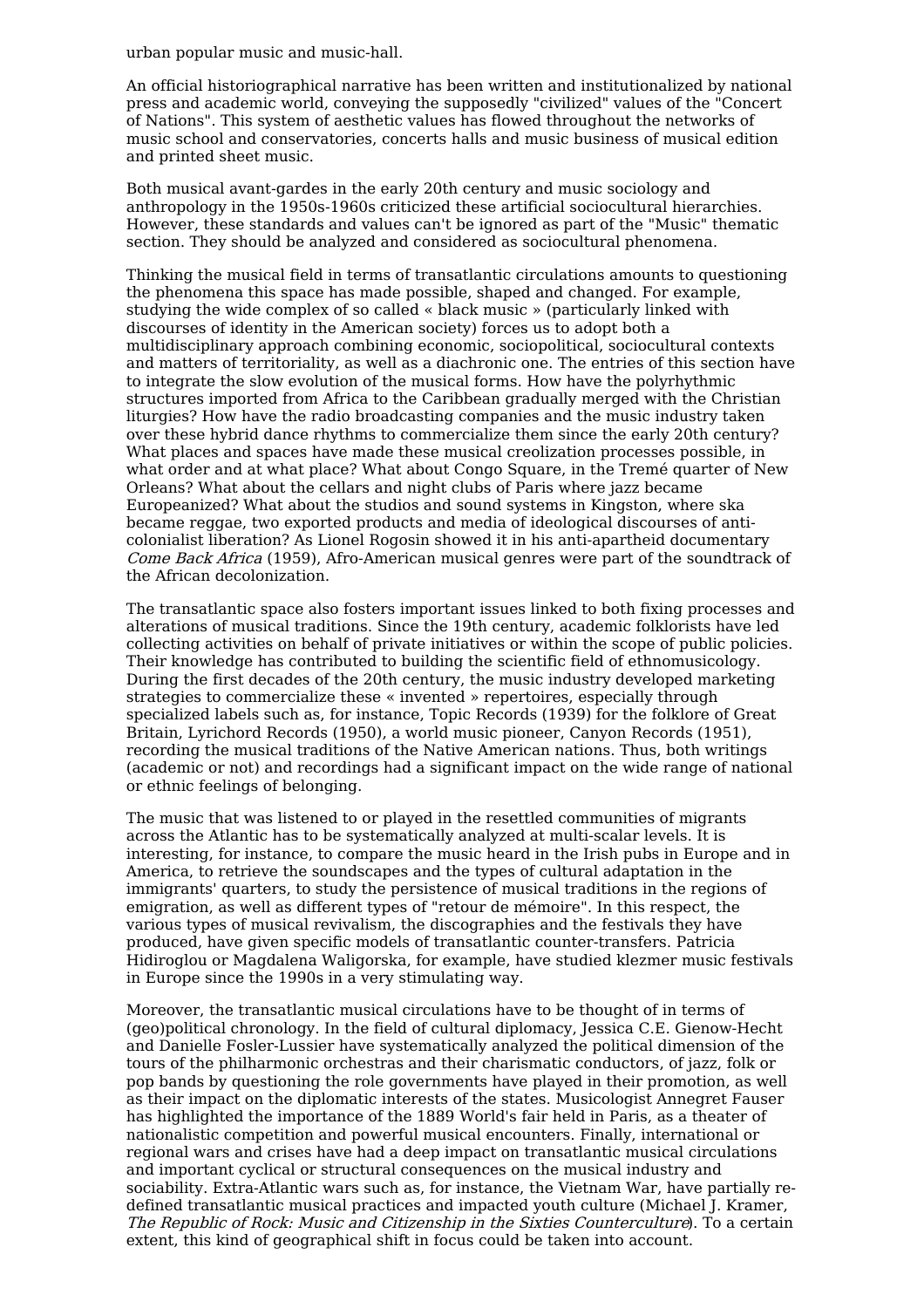In this perspective, the following topics are discussed throughout different entries:

- Transatlantic circulations of the European symphonic music, especially from Europe to Americas during the 19th and 20th centuries (composers, conductors, opera companies).

- Composing a repertoire of American symphonic music, torn between the European standards and the Afro-American and Native Street music.

- The formation of styles of popular American songs, originating from transatlantic migrations from African and Europe (tango, jazz, samba, rumba among others).

- Circulation and re-appropriation of musical instruments (for instance: military brass ensembles, violins, guitar, drums and percussions)

- Transfers of repertoires and practices throughout the standardization and globalization of printed music and recorded music industry since the end of the 19th century.

- Circulations of Afro-American music from Americas to Europe (jazz in France after WW2, rhythm'n blues in Britain during the 1960s), to Africa (African pop music, Ethiopian jazz) and to Latin America (jazz, soul, funk and rap).

- Transfers of Waltz and Polka from Europe to Americas during the 19th century and counter-transfers from American space to Europe (the Brazilian Maxixe, for instance).

- Different kind of musical connections between Africa and Americas, throughout "African diaspora" within the New World.

- Phenomena of creolization between European concert music and American popular traditions, especially during the baroque period.

## **Bibliography**

See on [Zotero](https://www.zotero.org/groups/1871378/transatlantic_cultures/tags/tracs-music/library)

Ahrendt, Rebekah Susannah, Mark Ferraguto, and Damien Mahiet, eds. Music and Diplomacy from the Early Modern Era to the Present. New York: Palgrave Macmillan, 2014.

Aubert, Laurent. Musiques migrantes. De l'exil à la consécration. Genève: Infolio, 2005.

- Cerchiari, Luca, Laurent Cugny, and Franz Kerschbaumer, eds. Eurojazzland Jazz and European Sources. Dynamics and Contexts. Lebanon: Northeastern University Press, 2012.
- Fauser, Annegret. Musical Encounters at the 1889 Paris World's Fair. Rochester: University of Rochester Press, 2005.

Fauser, Annegret. Sounds of War. Music in the United States during World War II. New York, Oxford: Oxford University Press, 2013.

- Fauser, Annegret, and Mark Everist, eds. Music, Theater, and Cultural Transfer: Paris, 1830-1914. Chicago: The University of Chicago Press, 2009.
- Fléchet, Anaïs. Littératures et musiques dans la mondialisation, XXe-XXIe siècles. Paris: Publications de la Sorbonne, 2015.
- Fléchet, Anaïs. Si tu vas à Rio…La musique populaire brésilienne en France au XXe siècle. Paris: Armand Colin, 2013.
- Fléchet, Anaïs, and Jean-Sébastien Noël. "Musiques de Guerre, Musiques de La Guerre." In La Guerre-Monde, Tome 2, by Alya Aglan and Robert Franck, 2150-97. Folio. Paris: Gallimard, 2015.
- Fosler-Lussier, Danielle. "Music Pushed, Music Pulled: Cultural Diplomacy, Globalization, and Imperialism." Diplomatic History 36, no. 1 (2012): 53-64.
- Fosler-Lussier, Danielle. Music in America's Cold War diplomacy. Berkeley: University of California Press, 2015.
- Gienow-Hecht, Jessica C. E. Sound Diplomacy: Music and Emotions in Transatlantic Relations, 1850-1920. Chicago, London: The University of Chicago Press, 2009.
- Hogg, Margaret K., and Emma N. Banister. "The Structure and Transfer of Cultural Meaning: A Study of Young Consumers and Pop Music." In NA - Advances in Consumer Research, by Stephen J. Hoch and Robert J. Meyer, 19–23. Provo, UT: Association for Consumer Research, 2000.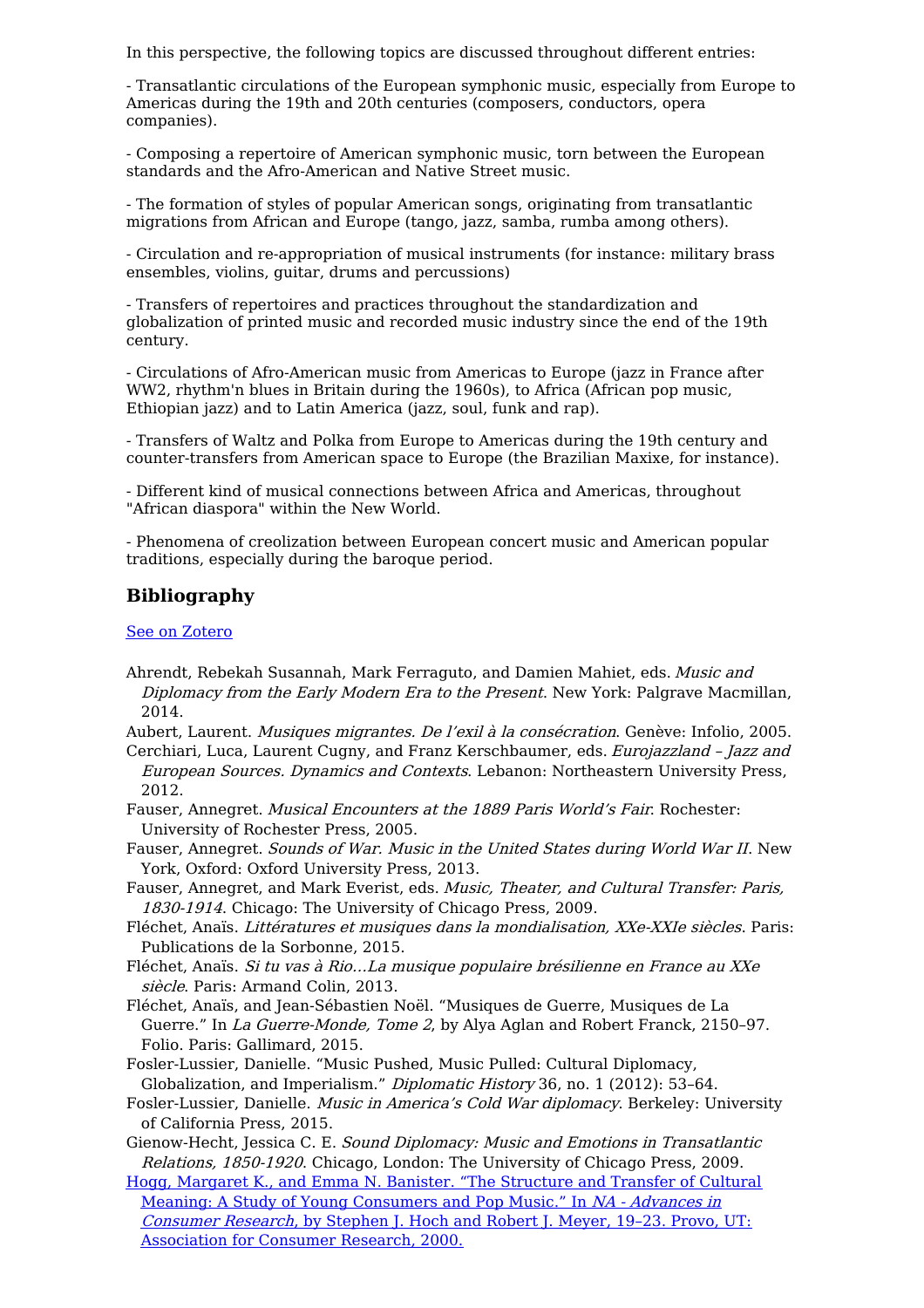- Jacotot, Sophie. Danser à Paris dans l'entre-deux-guerres: lieux, pratiques et imaginaires des danses de societé des Amériques, 1919-1939. Paris: Nouveau Monde éditions, 2013.
- Katz, Mark. Capturing Sound. How Technology Has Changed Music. Berkeley: University of California Press, 2004.
- Kramer, Michael J. The Republic of Rock: Music and Citizenship in the Sixties Counterculture. New York: Oxford University Press, 2013.
- Le Menestrel, Sara. Des vies en musique. Parcours d'artistes, mobilités, transformations. Paris: Éditions Hermann, 2012.
- Le Menestrel, Sara. Negotiating Difference in French Louisiana Music. Categories, Stereotypes, and Identifications. Jackson: University Press of Mississippi, 2015.

Maisonneuve, Sophie. L'invention du disque 1877-1949. Genèse de l'usage des médias musicaux contemporains. Paris: EAC-Éditions des Archives contemporaines, 2009.

- Merhing, Frank. The Soundtrack of Liberation: Songs, Sounds and Dances in the Summer of 1945. Nijmegen: Vantilt, 2015.
- Napolitano, Marcos. História & música: história cultural da música popular. Belo Horizonte: Autêntica, 2002.

Noël, Jean-Sébastien. « Le silence <sup>s</sup>'essouffle ». Mort, deuil et mémoire chez les compositeurs ashkénazes. Europe Centrale et Orientale/Etats-Unis. 1880-1980. Nancy: PUN – Editions de l'Université de Lorraine, 2016.

- Platt, Len, Tobias Becker, and David Linton, eds. Popular Musical Theatre in London and Berlin. 1890 to 1939. Cambridge: Cambridge University Press, 2014.
- Sterne, Jonathan. Une histoire de la modernité sonore. Paris: Éditions de la Découverte, 2015.

Street, John. Music and politics. Malden, Cambridge: Polity Press, 2011.

## **Authors**

Anaïs [Fléchet](https://transatlantic-cultures.org/en/author/flechet) - Université de Versailles Saint-Quentin-en-Yvelines

Anaïs Fléchet est maître de conférences en histoire à l'Université de Versailles Saint-Quentin-en-Yvelines, directrice adjointe du Centre d'histoire culturelle des sociétés contemporaines et membre de l'Institut Universitaire de France. Ses travaux portent sur la circulation des pratiques artistiques dans l'espace atlantique, la musique brésilienne et le rôle de la musique dans les relations internationales. Depuis 2016, elle co-dirige le programme de recherche Transatlantic Cultures.

Anaïs Fléchet is associate professor in history at the University of Versailles Saint-Quentin-en-Yvelines. She is the assistant director of the Centre d'histoire culturelle des sociétés contemporaines and a junior partner at the Institut Universitaire de France. Her research focuses on music and international history, Brazilian music, and the circulation of artistic practices in the Atlantic Area. Since 2016, she is co-Principal Investigator on the Transatlantic Cultures project.

 $\bullet$  Marcos [Napolitano](https://transatlantic-cultures.org/en/author/napolitano-ff2404c6-f567-49af-af40-7f3f03c12fc1) - Universidade de São Paulo / USP

Graduate in History at Universidade de São Paulo (1985), Master Degree in Social History - Universidade de São Paulo (1994); Ph.D. in Social History - Universidade de São Paulo (1999). Expert in Brazilian Military Regime, with researches in Arts and Politics, Brazilian Popular Music; History and Films

[Jean-Sébastien](https://transatlantic-cultures.org/en/author/noel) Noël - La Rochelle Université

Maître de conférences en histoire contemporaine à la Rochelle Université, Jean-Sébastien Noël étudie les circulations musicales entre l'Europe et l'Amérique du Nord. Sa thèse portait sur les expressions de la mort et du deuil chez les compositeurs de culture ashkénaze. Il s'intéresse actuellement sur l'émergence de réseaux, d'institutions et de festivals internationaux de musique contemporaine dans l'Ouest de la France. Ses travaux ont été soutenus par la Fondation pour la Mémoire de la Shoah.

Assistant professor of contemporary history (La Rochelle University), Jean-Sébastien Noël studies musical circulations between Europe and North America (20th century). His Phd thesis dealt with the musical expressions of death and mourning by composers linked with Ashkenazy culture. His current research focuses on the emergence of networks, institutions and international festivals of